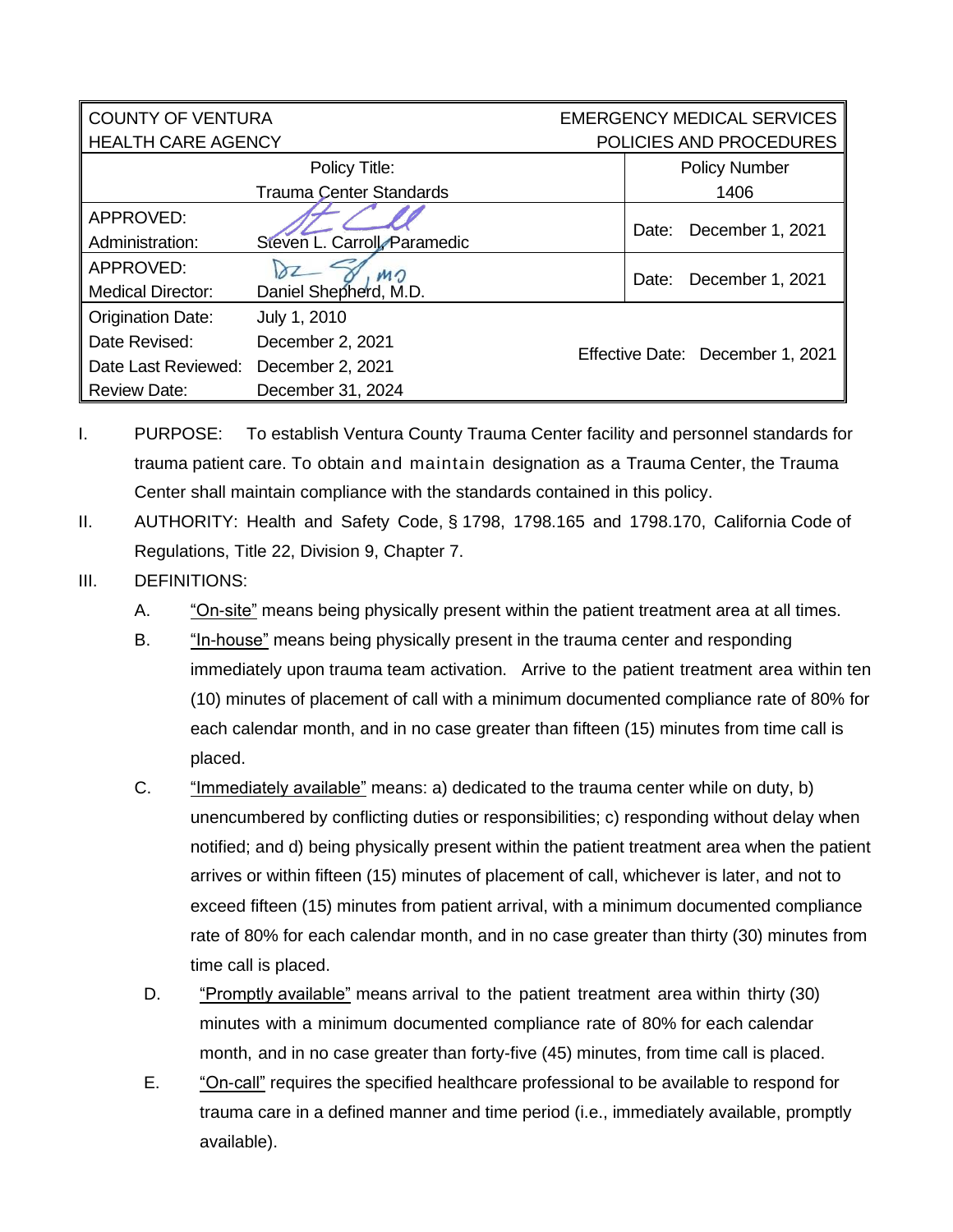## IV. POLICY:

- A. General Provisions
	- 1. California Statutes and Regulations: Trauma Centers will meet all applicable requirements set forth in California Health and Safety Code, Division 2.5, Chapter 6, Article 2.5 and California Code of Regulations, Title 22, Division 9, Chapter 7.
	- 2. American College of Surgeons Committee on Trauma (ACS-COT) standards:
		- a. Trauma Centers will obtain within three (3) years of designation by VCEMS, and continuously maintain, ACS-COT Trauma Center verification.
		- b. Trauma Centers are required to continuously comply with ACS-COT trauma center verification standards, as determined by VCEMS through the QI program and other oversight activities.
	- 3. VCEMS may establish standards that exceed the requirements above in accordance with established regulations and ACS standards.

## B. Trauma System Activation

Trauma centers will accept all patients that meet trauma triage criteria, as described in VCEMS Policy 1405, except when on diversion per VCEMS Policy 402.

- C Interfacility Transfers
	- 1. As an inclusive trauma system, all hospitals will have a role in providing trauma care to injured patients. All Ventura County trauma centers are required to establish and maintain transfer agreements with each of the Ventura County hospitals.
	- 2. The trauma center is obligated to immediately accept all patients who meet trauma transfer criteria from hospitals in Ventura County per VCEMS Policy 1404.
	- 3. To initiate a transfer, a call shall be placed by the transferring hospital emergency physician or surgeon to the trauma center on-call trauma surgeon or designee. The verbal report for transfer shall be physician to physician.
	- 4. The transferring hospital, in consultation with the trauma center, will be responsible for obtaining the appropriate level of transportation. Consideration of transport modality (e.g., ground vs. air) should be a collaborative decision between transferring hospital and the trauma center.
- D. Response Requirements:
	- 1. Trauma Center staff response times will be in accordance with ACS standards commensurate with the level of designation.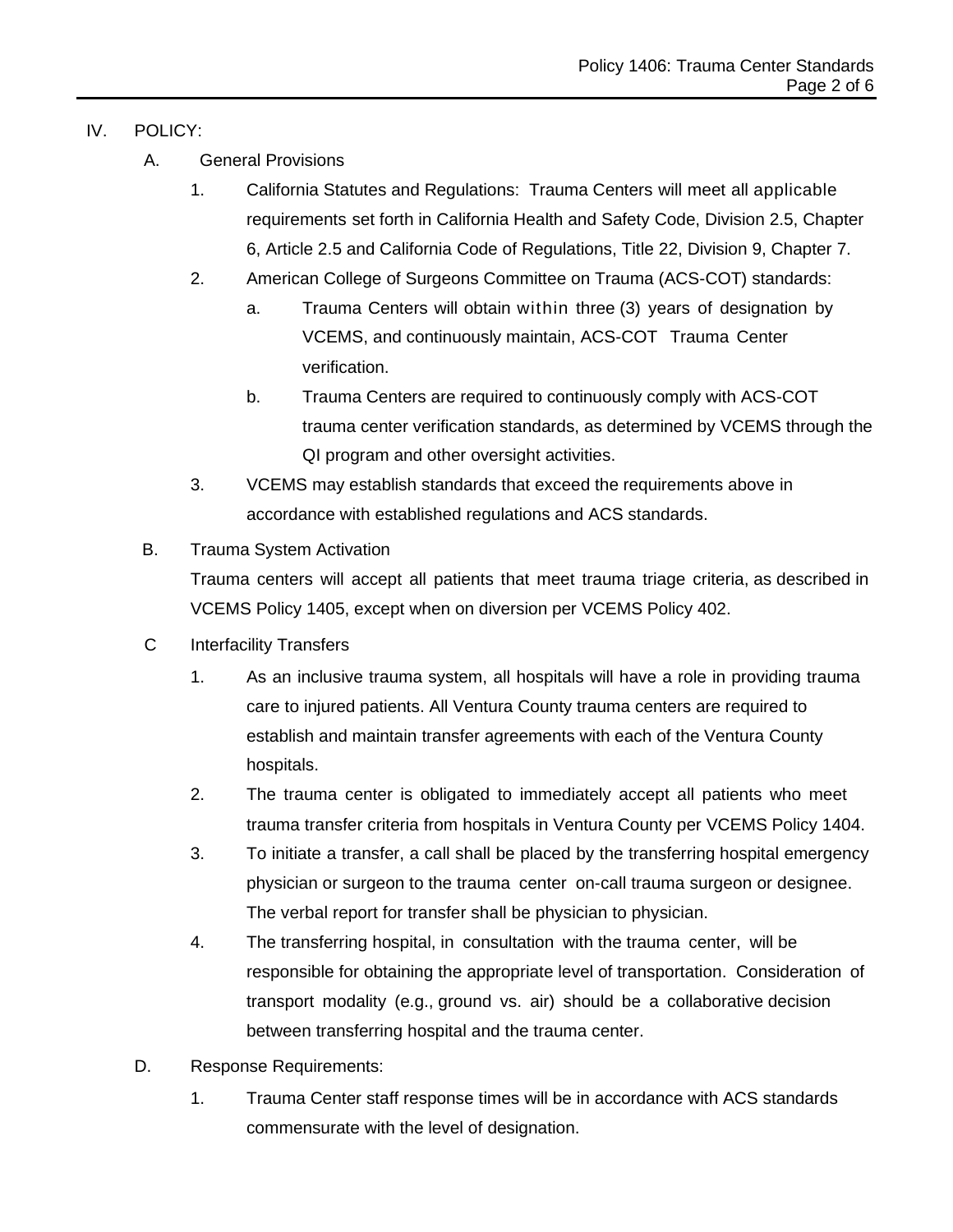- 2. Staff response times will be documented in the patient care record and trauma registry for VCEMS review.
- E. Heliport

Trauma Centers are required to operate and maintain a State-permitted heliport, on or immediately adjacent to the hospital, as described in California Code of Regulations Title 21, § 3554.

- F. Prehospital Personnel
	- 1. Trauma centers will have a written agreement with the Ventura College School of Prehospital and Emergency Medicine that allows paramedic students to schedule and experience their clinical rotations at the trauma center, as well as perform clinical procedures (e.g., endotracheal intubation, intravenous access) on patients.
	- 2. Trauma centers will allow EMT and paramedic personnel to perform clinical skills for continuing education and remediation purposes as directed by the VCEMS CQI program.
- G. Base Hospital
	- 1. Trauma Centers must be designated by VCEMS as a Base Hospital and comply with all requirements in VCEMS Policy 410.
	- 2. Trauma Centers must employ a minimum of one FTE Prehospital Care Coordinator.
- H. Maintenance of Designation
	- 1. Trauma Centers will be reviewed every three years.
		- a. Trauma Center shall receive notification of intent to review from VCEMS at least 90 days prior to visit.
		- b. Review may include a site visit.

c. Trauma Centers shall notify VCEMS by telephone, followed by a letter or email within 48 hours of changes in program compliance, performance, or verification status.

- 2. Data
- a. Continuous compliance with VCEMSA policy 1403 is required.

## Appendix One:

- A. VCEMS Level Two Trauma Center Response Time Requirements:
	- 1. Surgical Service:

Availability: an operating suite that is continuously available or being utilized for trauma patients and has operating staff who are on-call and promptly available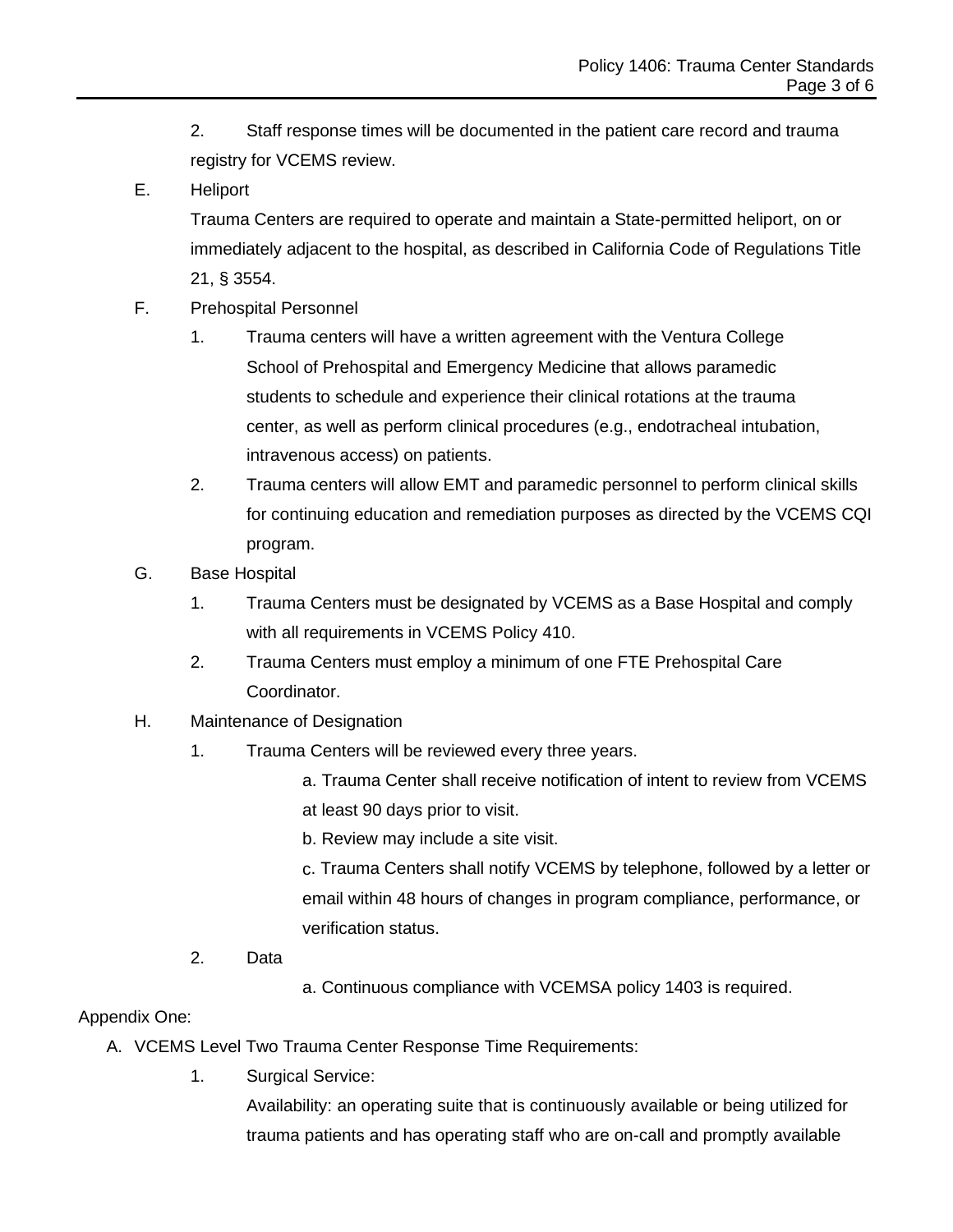unless operating on trauma patients, and back-up personnel who are promptly available.

- 2. General Surgeon:
	- a. Availability: On-call and immediately available for highest level of trauma team activation, and available within one (1) hour of the time of call for other trauma team activations or consultation when requested by the emergency physician.
	- b. Advised of all trauma patient admissions;
	- c. Participate in major therapeutic decisions;
	- d. Present in the emergency department for all major trauma resuscitations; and
	- e. Present in the operating room for all procedures.
- 3. Emergency Medicine: Availability: On-Site
- 4. Respiratory Therapist: Availability: In House
- 5. Radiology Technician: Availability: In House
- 6. CT Technician: Availability: On call and immediately available
- 7. Radiologist: Availability: On-call and promptly available
- 8. Interventional Radiology Service and Interventional Radiologist
	- a. Includes diagnostic and therapeutic procedures
	- b. Availability: On-call and promptly available
- 9. Ultrasound Service
	- Availability: On-call and promptly available
- 10. Anesthesiology: Availability: In-house
- 11. Clinical Laboratory: Availability: On-Site (within the lab)
- 12. Neurosurgery: Availability: On-call and promptly available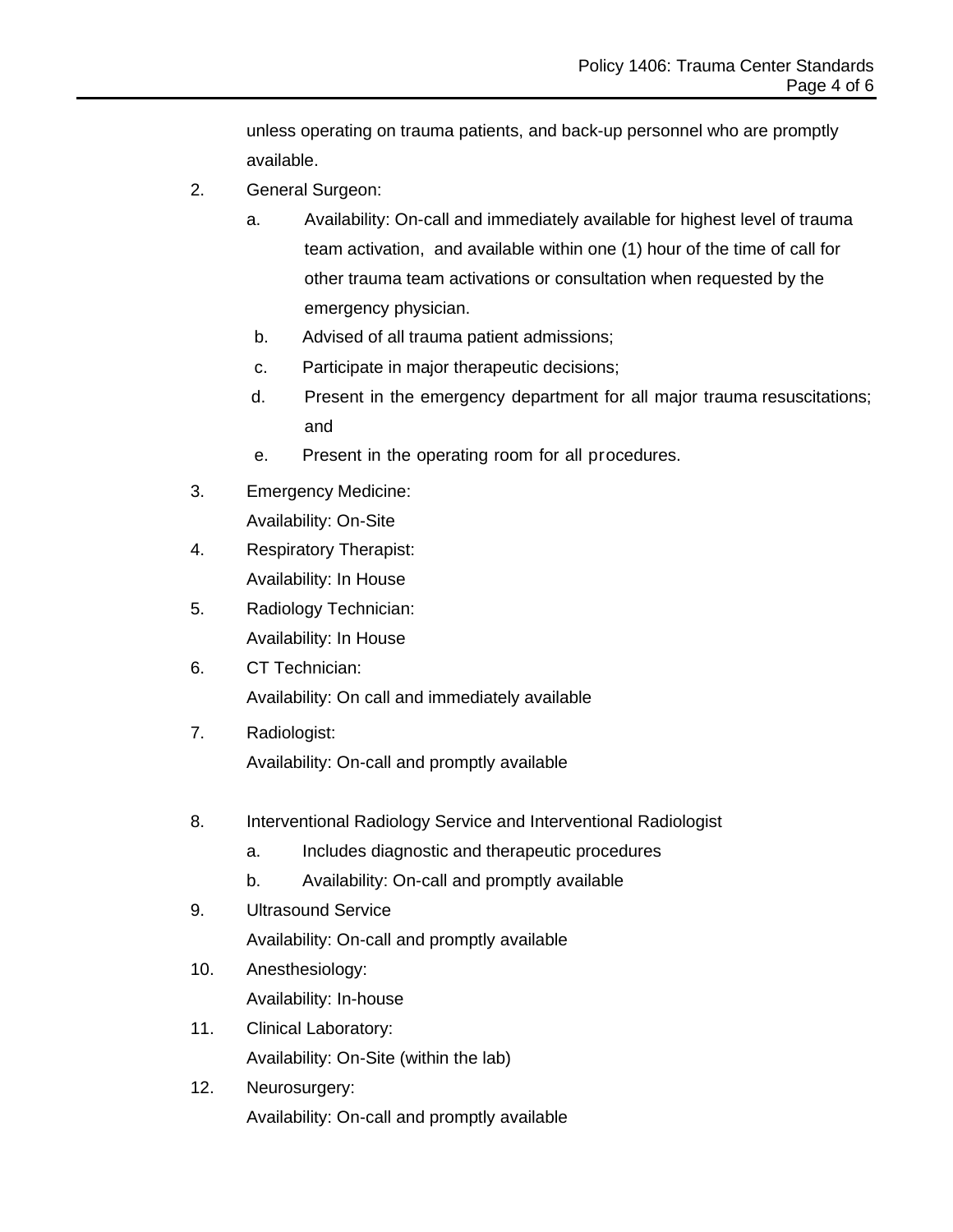- 13. OB/GYN Service: Availability: On-call and promptly available
- 14. Orthopedics: Availability: On-call and promptly available
- 15. Ophthalmologist: Availability: On-call and promptly available
- 16. Oral or Maxillofacial, **or** Head and Neck Service: Availability: On-call and promptly available
- 17. Plastic Surgery: Availability: On-call and promptly available
- 18. Reimplantation/Microsurgery:
	- a. Availability: On-call and promptly available
	- b. If reimplantation/microsurgery is provided via a transfer agreement, the patient shall be transferred out within one (1) hour of arrival at that trauma center, unless other life-threatening conditions take precedent as determined by the staff trauma surgeon. If transfer is delayed the reason(s) must be documented in the patient's chart.
- 19. Urologist

Availability: On-call and promptly available

- 20. Thoracic Surgery: Availability: On-call and promptly available
- 21. Critical Care Services: Availability: On-site within the critical care area
- 22. Critical Care Physician Availability: On-call and promptly available
- 23. Cardiac Surgery:
	- a. Availability: On-call and promptly available if cardiac surgery is available at the trauma center
	- b. If cardiac surgery is provided via a transfer agreement, the patient shall be transferred out within one (1) hour of arrival at that trauma center, unless other life- threatening conditions take precedent as determined by the staff trauma surgeon. If transfer is delayed, the reason(s) must be documented in the patient's chart.